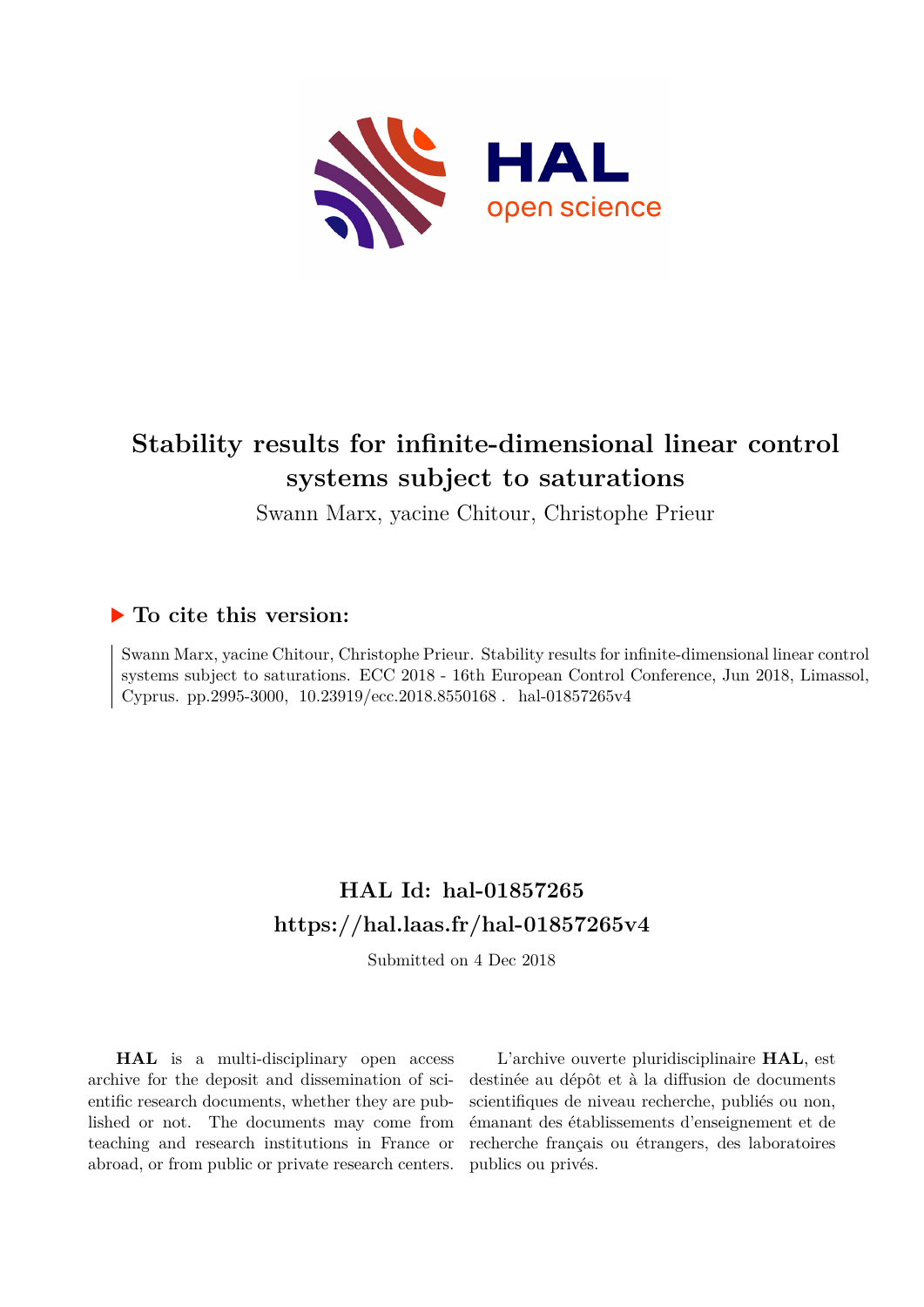# Stability results for infinite-dimensional linear control systems subject to saturations

Swann Marx<sup>1</sup>, Yacine Chitour<sup>2</sup> and Christophe Prieur<sup>3</sup>

*Abstract*— This article deals with the stability analysis and the derivation of ISS-Lyapunov functions for infinitedimensional linear systems subject to saturations. Two cases are considered: 1) the saturation acts in the same space as the control space; 2) the saturation acts in another space, especially a Banach space. For the first case, an explicit ISS-Lyapunov function can be derived. For the second case, we prove the global asymptotic stability of the origin when considering all weak solutions.

#### I. INTRODUCTION

In recent decades, a great deal of effort has been dedicated to the development of tools for the analysis of systems with a saturated control in a finite-dimensional framework (see [23], for a nice introduction to the topic as well as the main techniques used). It is well known, in the finite-dimensional framework, that without any Lyapunov stability property for the open-loop system, the origin cannot be globally asymptotically stable when closing the loop with a saturated feedback law. Moreover, even if the open-loop system is Lyapunov stable, simply saturating a stabilizing feedback can lead to undesirable behavior for the asymptotic stability of the closed-loop system (see e.g., [5]). In these cases, the feedback-law has to be designed taking into account the nonlinearity (see e.g. the famous nested saturation solution given in [24] for the chain of integrators and generalized in [22], and [13] for another solution based on optimization).

To the best of our knowledge, analysis of infinitedimensional systems subject to saturations started with [20] and [18] and it is only very recently that appeared other works such as [12] and [17]. In [20] and [18], global asymptotic stability of the closed-loop system is tackled using nonlinear semigroup theory. Moreover [12] and [17] use similar results, but for a wider class of saturations. In [11], a nonlinear partial differential equation, namely the Korteweg-de Vries equation, is considered and some Lyapunov arguments are used to conclude on the global

<sup>1</sup>Swann Marx is with LAAS-CNRS, Université de Toulouse, CNRS, 7 avenue du colonel Roche, 31400, Toulouse, France marx.swann@gmail.com.

<sup>2</sup>Yacine Chitour is with Laboratoire des Signaux et Systèmes (L2S), CNRS - CentraleSupelec - Université Paris-Sud, 3, rue Joliot Curie, 91192, Gif-sur-Yvette, France, yacine.chitour@lss.supelec.fr.

<sup>3</sup>Christophe Prieur is with Univ. Grenoble Alpes, CNRS, enoble INP, GIPSA-lab, F-38000 Grenoble, France, Grenoble INP, GIPSA-lab, F-38000 Grenoble, France, christophe.prieur@gipsa-lab.fr.

This research was partially supported by the iCODE Institute, research project of the IDEX Paris-Saclay, by the Hadamard Mathematics LabEx (LMH) through the grant number ANR-11-LABX-0056-LMH in the "Programme des Investissements d'Avenir" and by the European Research Council (ERC) through an ERC-Advanced Grant for the TAMING project (grant agreement 66698).

asymptotic stability of the closed-loop system. Finally, some nonlinear open-loop abstract control systems are studied in [10], where a LaSalle Invariance Principle is applied to prove global asymptotic stability.

A system subject to disturbances is said to be inputto-state stable (for short ISS) if its state is bounded by the norm of the disturbances. It implies that the state is bounded if the disturbances are bounded, and converges to 0 if the disturbances goes to 0. Such a notion, introduced in [21] for finite-dimensional systems, is an important tool to design robust feedback laws or even observers. This kind of properties has been studied for finite-dimensional control systems subject to saturations (see e.g., [1]). Note that the ISS notion has been extended for infinite-dimensional systems (see e.g., [16], [6] and [14]).

The aim of this paper is to study linear infinite-dimensional systems subject to saturations and disturbances, therefore to analyse the asymptotic stability and to find ISS-Lyapunov functions for such systems. Two cases are considered: 1) the saturation acts in the same space as the control space; 2) the saturation acts in another space, especially a Banach space. For the first case, we provide an ISS-Lyapunov function inspired by [9]. For the second case, we just prove the global asymptotic asymptotic stability of the origin, when considering all weak solutions of the nonlinear infinitedimensional system.

The paper is organized as follows. In Section II, the problem is stated, some useful definitions are introduced and the main result is provided. In Section III, some definitions and technical lemmas are given together with the proof of the main result. Some numerical simulation are collected in Section IV for the linearized Korteweg-de Vries equation. Finally, Section V collects some concluding remarks.

#### II. PROBLEM STATEMENT AND MAIN RESULTS

# *A. Some remarks on the linear system*

Let  $H$  and  $U$  be real Hilbert spaces equipped with the scalar product  $\langle \cdot, \cdot \rangle_H$  and  $\langle \cdot, \cdot \rangle_U$ , respectively. Let A :  $D(A) \subset H \to H$  be a (possibly unbounded) linear operator whose domain  $D(A)$  is dense in H. Suppose that A generates a strongly continuous semigroup of *linear* contractions denoted by  $e^{tA}$ . Let  $B: U \to H$  be a bounded operator. The operators  $A^*$  and  $B^*$  denote the adjoint operators of A and B, respectively. The aim of this paper is to study the following abstract control system

$$
\begin{cases}\n\frac{d}{dt}z = Az + Bu, \\
z(0) = z_0.\n\end{cases}
$$
\n(1)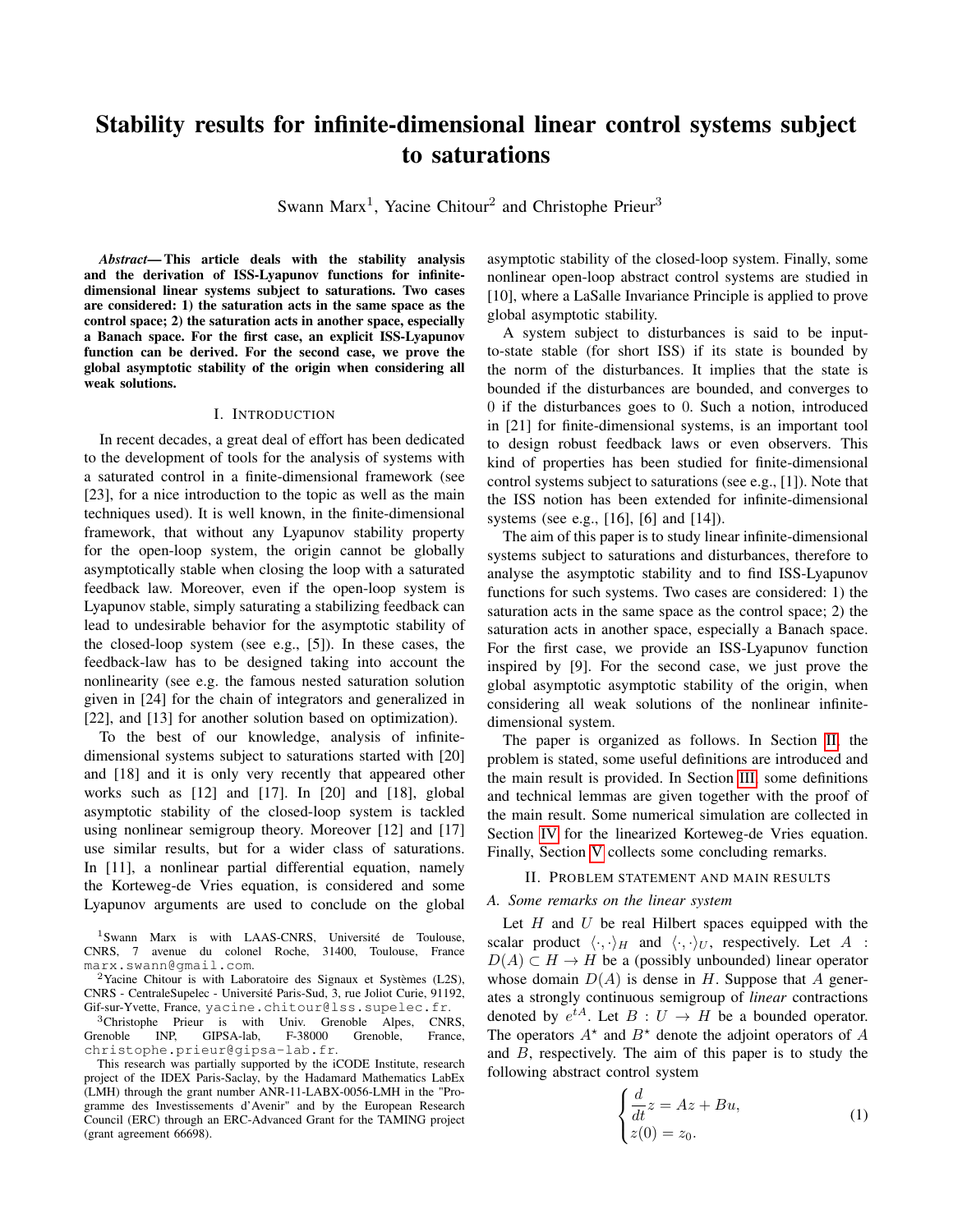Suppose that we have the output  $y = B^*z$ . Therefore, in this case, a natural feedback law for (1) is  $u = -B^*z$ . One needs the following assumption.

Assumption 1. *[Linear feedback law] The feedback law* u = −B? z *makes the origin of the closed-loop system*

$$
\begin{cases}\n\frac{d}{dt}z = (A - BB^*)z, \\
z(0) = z_0.\n\end{cases}
$$
\n(2)

*globally exponentially stable.*

It is easy to see that, under Assumption 1,  $A - BB^*$ generates a strongly continuous semigroup of contractions (see [18] for a precise proof of this result). In the remaining sections of this paper, the following notation will be used.

$$
\tilde{A} := A - BB^{\star} \tag{3}
$$

Let us denote the strongly continuous semigroup of contractions generated by  $\widetilde{A}_K$  by  $e^{t\widetilde{A}}$ .

From [4, Theorem 5.1.3, page 217], Assumption 1 holds if and only if there exist a self-adjoint and definite positive operator  $P \in \mathcal{L}(H)$  and a positive value C such that

$$
\langle \tilde{A}z, Pz, \rangle_H + \langle Pz, \tilde{A}z \rangle_H \le -C||z||_H^2, \quad \forall z \in D(\tilde{A}), \tag{4}
$$

where  $D(\tilde{A})$  is the domain of  $\tilde{A}$  (by (3) and the boundedness of  $B$ , it coincides with the domain of  $A$ ). In other words, this inequality implies that there exists a Lyapunov function for the closed-loop system (2), given by

$$
V(z) := \langle Pz, z \rangle_H. \tag{5}
$$

#### *B. Saturation functions*

In this section, the case where the feedback law is bounded is studied. As explained in introduction, the feedback laws rely on the use of a saturation function defined next.

Definition 1. *[Saturation functions on* S*] Let* S *be a real Banach space equipped with the norm*  $\|\cdot\|_S$ . Assume more*over that* (U, S) *is a rigged Hilbert space. In other words,* S *is a dense subspace of* U *and the following inclusions hold*

$$
S \subseteq U \subseteq S'.\tag{6}
$$

*In particular, the duality pairing between* S *and* S 0 *is compatible with the inner product on* U*, in the sense that*

$$
(v, u)_{S' \times S} = \langle v, u \rangle_U, \quad \forall u \in S \subset U, \quad \forall v \in U = U' \subset S'.
$$
\n
$$
(7)
$$

*A function*  $\sigma : S \to S$  *is said to be a* saturation function on S admissible for U *if it satisfies the following properties*

1. *For any*  $s \in S$ *, the following holds* 

$$
\|\sigma(s)\|_{S} \le 1; \tag{8}
$$

2. *For any*  $s, \tilde{s} \in S$ , the following holds

$$
\langle \sigma(s) - \sigma(\tilde{s}), s - \tilde{s} \rangle_U \ge 0; \tag{9}
$$

3. For any  $s, \tilde{s} \in S$ , there exists a positive value k such *that the following holds*

$$
\|\sigma(s) - \sigma(\tilde{s})\|_{U} \le k\|s - \tilde{s}\|_{U};\tag{10}
$$

### 4. *There exist positive values*

and

*such that, for any*  $s \in U$ *, the following holds* 

$$
\|\sigma(s) - s\|_{S'} \le \langle \sigma(s), s \rangle_U. \tag{11}
$$

5. There exists a positive value  $C_0$  such that, for any  $s, \tilde{s} \in$ U*, the following holds*

$$
\langle s, \sigma(s+\tilde{s}) - \sigma(s) \rangle_U \le C_0 ||\tilde{s}||_U. \tag{12}
$$

Example 1. [Examples of saturations] Here are examples of saturations borrowed from [23] or [20].

1. Suppose that  $S := L^{\infty}(0, 1)$  and  $U = L^2(0, 1)$ . In this case,  $S'$  is the space of Radon measures. It contains strictly the space  $L^1(0,L)$ . In particular, the norm of S' is identified by the norm of  $L^1(0,L)$ . Hence,  $(U, S)$ is a rigged Hilbert space.

The classical saturation, which is used in practice, can be defined as follows:

$$
L^{\infty}(0,1) \to L^{\infty}(0,1),
$$
  
\n
$$
s \mapsto \mathfrak{sat}_{L^{\infty}(0,1)}(s),
$$
\n(13)

where

$$
\mathfrak{sat}_{L^{\infty}(0,1)}(s)(x) = \text{sat}_{\mathbb{R}}(s(x))\tag{14}
$$

and

$$
\text{sat}_{\mathbb{R}}(s) := \begin{cases}\n-1 & \text{if } s \le -1, \\
s & \text{if } -1 \le s \le 1, \\
1 & \text{if } s \ge 1,\n\end{cases}\n\tag{15}
$$

All the items of Definition 1 are proved in [7] and [23]. 2. Suppose that  $S := U$ . The saturation, studied in [20], [8] and [11], is defined as follows, for all  $s \in U$ 

$$
\mathfrak{sat}_U(s) := \begin{cases} s & \text{if } \|s\|_U \le 1, \\ \frac{s}{\|s\|_U} & \text{if } \|s\|_U \ge 1. \end{cases} \tag{16}
$$

It may be proven that  $\mathfrak{sat}_U$  satisfies all items of Definition 1 for an admissible saturation map.

### *C. Discussion on the well-posedness*

*1) Case without disturbance:* We aim at studying the following closed-loop system

$$
\begin{cases}\n\frac{d}{dt}z = Az - B\sigma(B^*z) := A_\sigma z, \\
z(0) = z_0,\n\end{cases}
$$
\n(17)

where the operator  $A_{\sigma}$  is defined as follows

$$
A_{\sigma}: D(A_{\sigma}) \subset H \to H
$$
  

$$
z \mapsto A_{\sigma} z,
$$
 (18)

with  $D(A_{\sigma}) = D(A)$ .

From [19, Lemma 2.1., Part IV, Page 165.], we have the following proposition

**Proposition 1.** *[Well-posedness] The operator*  $A_{\sigma}$  *generates a strongly continuous semigroup of contractions, which we denote by*  $(W_{\sigma}(t))_{t>0}$ *. Hence, there exists a unique strong*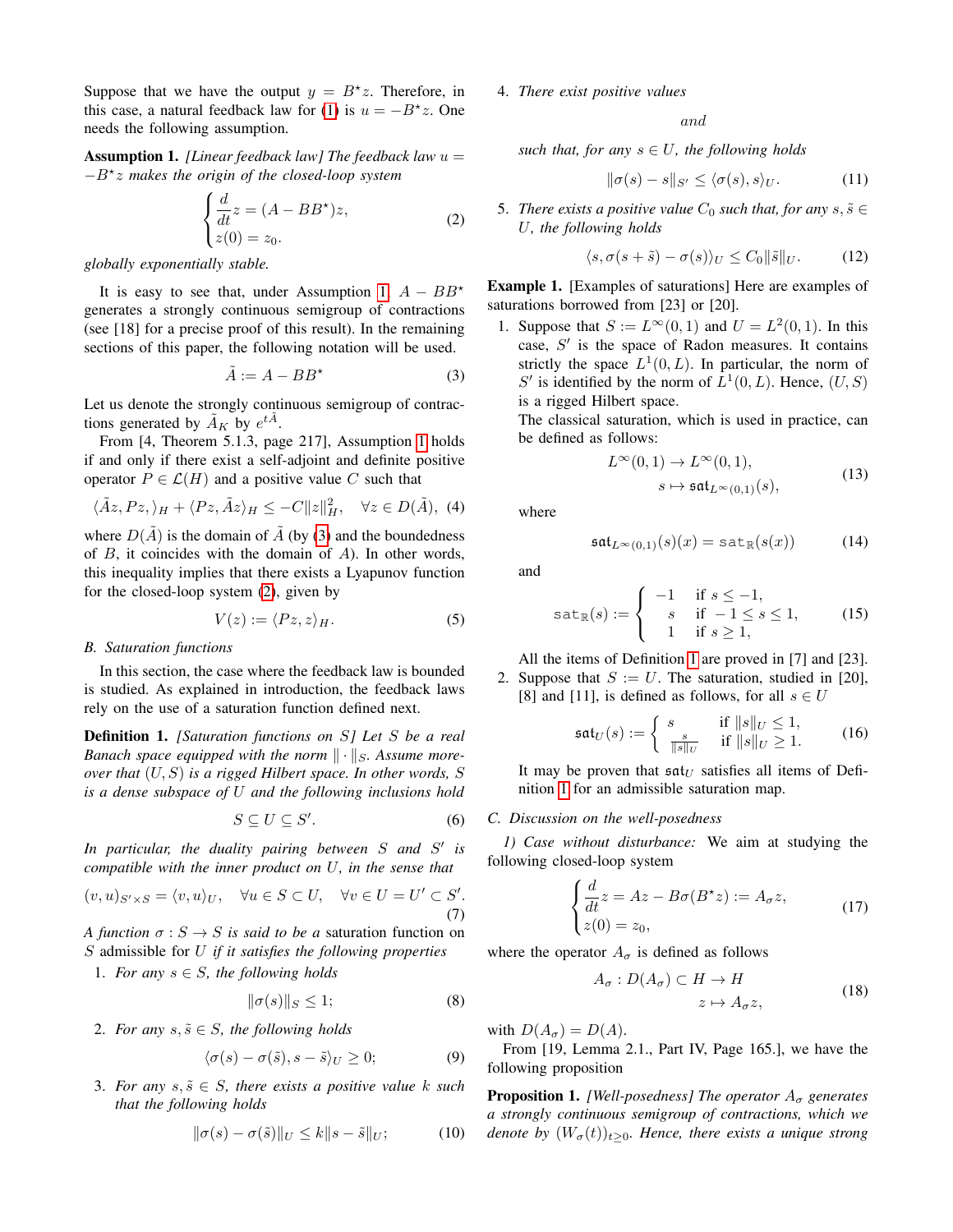*solution to* (17) *and, for all*  $z_0 \in D(A_\sigma)$ *, the following functions*

$$
t \mapsto ||W_{\sigma}(t)z_0||_H, \quad t \mapsto ||A_{\sigma}W_{\sigma}(t)z_0||_H \qquad (19)
$$

*are nonincreasing.*

*2) Case with disturbance:* In this paper, we will also consider the case with a perturbation. The system under consideration is the following

$$
\begin{cases}\n\frac{d}{dt}z = Az - B\sigma(B^*z + d),\\ \nz(0) = z_0,\n\end{cases}
$$
\n(20)

where  $d : \mathbb{R}_{\geq 0} \to U$  is the perturbation. Note that d belongs to  $\mathfrak{U} := L^2((0,\infty);U)$ . For this system, we study only weak solution.

Let us introduce two notions related to stability.

Definition 2. *[Global asymptotic stability and ISS property] 1. The origin of* (17) *is globally asymptotically stable, if there exists a class* KL *function* β *such that for any weak solution*  $z(.)$  *to* (17)*, it holds* 

$$
||z(t)||_H \leq \beta(||z(0)||_H, t) , \forall t \geq 0 ;
$$

*2. A positive definite function*  $V : H \to \mathbb{R}_{\geq 0}$  *is said to be an ISS-Lyapunov function with respect to* d *if there exist two class*  $K_{\infty}$  *functions*  $\alpha$  *and*  $\rho$  *such that, for any weak solution to* (20)

$$
\frac{d}{dt}V(z) \le -\alpha(||z||) + \rho(||d||_U).
$$

#### *D. Input-to-state stability result*

We are now in position to state our main result. Here is its statement.

**Theorem 1.** *Suppose that Assumption 1 holds and let*  $P \in$  $\mathcal{L}(H)$  *be the self-adjoint and positive operator*  $P \in \mathcal{L}(H)$ *satisfying* (4)*. Let* σ *be a saturation function satisfying all the items of Definition 1. Then, the following holds.*

- 1. *If* S = U*, there exists an ISS-Lyapunov function for* (20)*.*
- 2. If  $S \neq U$ , assume that the following holds, for any  $s \in D(A)$ ,

$$
||B^*s||_S \le c_S ||s||_{D(A)}.
$$
 (21)

*Then, the origin of* (17) *is globally asymptotically for any weak solution.*

#### III. PROOF OF THE MAIN RESULT

#### *A. Definitions and techninal lemmas*

Before proving Theorem 1, let us give some useful definitions and results to prove Theorem 1, especially the case where  $S \neq U$ . When  $S \neq U$ , the properties given in Definition 1 do not hold when considering weak solutions. Therefore, the following result is needed to link the attractivity for strong and weak solutions. Note that its proof, which relies on a density argument, can be found in [8] and [10].

**Lemma 1.** Let  $(W_{\sigma}(t))_{t\geq 0}$  be a strongly continuous semi*group of contractions on* H*, a Hilbert space. Let* D(A) *be dense in H. If for all*  $z_0 \in D(A)$ *, the following holds* 

$$
\lim_{t \to +\infty} \|W_{\sigma}(t)z_0\|_{H} = 0,
$$
\n(22)

*then, for all*  $z_0 \in H$ *,* 

$$
\lim_{t \to +\infty} \|W_{\sigma}(t)z_0\|_{H} = 0.
$$
\n(23)

Thanks to this latter lemma, proving the global asymptotic stability of the origin of (17) for every weak solution reduces to proving it for every strong solution to (17). We need another definition of stability before proving the global asymptotic stability.

Definition 3. *The origin of* (17) *is said to be* semi-globally exponentially stable *if, for any positive value* r *and any initial condition satisfying*  $||z_0||_{D(A_\sigma)} \leq r$ *, there exist two positive values*  $\mu := \mu(r)$  *and*  $K := K(r)$  *such that, for every strong solution to* (17)

$$
||W_{\sigma}(t)z_{0}||_{H} \leq Ke^{-\mu t}||z_{0}||_{H}, \quad \forall t \geq 0, \qquad (24)
$$

*where*  $(W_{\sigma}(t))_{t>0}$  *is the strongly continuous semigroup of contractions generated by the operator*  $A_{\sigma}$ *.* 

This definition is inspired by [11]. One has also the following result, whose proof is omitted due to lack of space.

Lemma 2. *If the origin of* (17) *is semi-globally exponentially stable, then it is globally asymptotically stable.*

## *B. Proof of Theorem 1*

Proof of Theorem 1: We split the proof of Theorem 1 into two cases. Firstly, we prove Item 1. of Theorem 1 and then Item 2. Indeed, the Lyapunov functions considered in both cases are different.

Case 1:  $S = U$ .

Let us consider the following candidate Lyapunov function

$$
V_1(z) := \langle Pz, z \rangle_H + \frac{2M}{3} ||z||_H^3
$$
  
=  $V(z) + \frac{2M}{3} ||z||_H^3$ , (25)

where  $P \in \mathcal{L}(H)$  is defined in (4) and M is a sufficiently large positive value that will be chosen later. This function, inspired by [9], is clearly positive definite and tends to infinity if the  $H$ -norm of  $z$  does. Firstly applying Cauchy-Schwarz inequality, one has, along the strong solutions to (20),

$$
\frac{d}{dt}V(z) = \langle Pz, \tilde{A}z \rangle_H + \langle P\tilde{A}z, z \rangle_H \n+ \langle PB(B^*z - \sigma(B^*z), z \rangle_H \n+ \langle Pz, B(B^*z - \sigma(B^*z)) \rangle_H \n+ \langle PB(\sigma(B^*z) - \sigma(B^*z + d)), z \rangle_H \n+ \langle z, PB(\sigma(B^*z) - \sigma(B^*z + d)) \rangle_H \n\leq - C||z||_H^2 + 2||B^*z||_U||P||_{\mathcal{L}(H)}||B^*z - \sigma(B^*z)||_U \n+ 2\langle \sigma(B^*z) - \sigma(B^*z + d), B^*Pz \rangle_U, \n\leq - C||z||_H^2 + 2||B^*z||_U||P||_{\mathcal{L}(H)}||B^*z - \sigma(B^*z)||_U \n+ 2k||d||_U||B^*||_{\mathcal{L}(H,U)}||P||_{\mathcal{L}(H)}||z||_H,
$$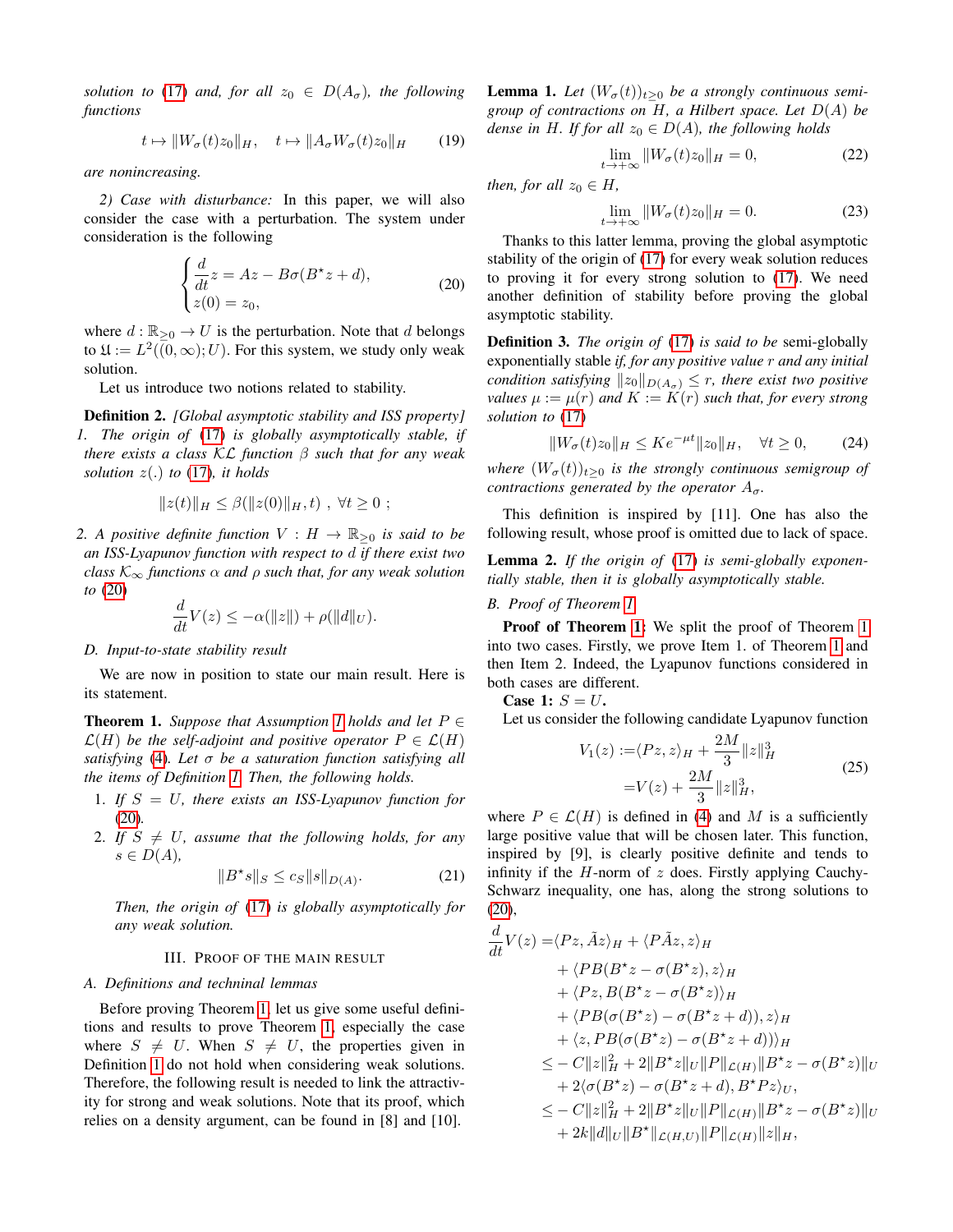where (4) and Item 3. of Definition 1 have been used to get this inequality. Using Item 4. of Definition 1, Cauchy-Schwarz inequality and the fact that  $B^*$  is bounded in U yields

$$
\frac{d}{dt}V(z) \leq -\left(C - \frac{\|B^*\|_{\mathcal{L}(H,U)}^2 \|P\|_{\mathcal{L}(H)}^2}{\varepsilon_1}\right) \|z\|_H^2 \n+ 2\|B^*z\|_U \|P\|_{\mathcal{L}(H)} \|B^*z - \sigma(B^*z)\|_U \n+ k^2 \varepsilon_1 \|d\|_U^2, \n\leq -\left(C - \frac{\|B^*\|_{\mathcal{L}(H,U)}^2 \|P\|_{\mathcal{L}(H)}}{\varepsilon_1}\right) \|z\|_H^2 \n+ 2\|B^*\|_{\mathcal{L}(H,U)} \|P\|_{\mathcal{L}(H)} \|z\|_H (\langle \sigma(B^*z), B^*z\rangle_U \n+ \langle B^*z, \sigma(B^*z)\rangle_U) \n+ k^2 \varepsilon_1 \|d\|_U^2 \n\leq -\left(C - \frac{\|B^*\|_{\mathcal{L}(H,U)}^2 \|P\|_{\mathcal{L}(H)}}{\varepsilon_1}\right) \|z\|_H^2 \n+ 2\|B^*\|_{\mathcal{L}(H,U)} \|P\|_{\mathcal{L}(H)} \|z\|_H (\langle \sigma(B^*z), B^*z\rangle_U \n+ \langle B^*z, \sigma(B^*z)\rangle_U) + k^2 \varepsilon_1 \|d\|_U^2,
$$

where  $\varepsilon_1$  is a positive value that will be selected later. Secondly, using the dissipativity of the operator  $A_{\sigma}$ , Item 5. of Definition 1 and Young inequality, one has

$$
\frac{2M}{3} \frac{d}{dt} ||z||_H^3 = M ||z|| (\langle Az, z \rangle_H + \langle z, Az \rangle_H)
$$
  
\n
$$
- 2M ||z||_H \langle B\sigma(B^*z + d), z \rangle_H
$$
  
\n
$$
\leq - 2M ||z||_H (\langle \sigma(B^*z), B^*z \rangle_U
$$
  
\n
$$
+ \langle \sigma(B^*z) - \sigma(B^*z + d), B^*z \rangle_U)
$$
  
\n
$$
\leq - 2M ||z||_H (\langle \sigma(B^*z), B^*z \rangle_U)
$$
  
\n
$$
+ 2MC_0 ||z||_H ||d||_U
$$
  
\n
$$
\leq - 2M ||z||_H (\langle \sigma(B^*z), B^*z \rangle_U)
$$
  
\n
$$
+ \frac{2MC_0}{\varepsilon_2} ||z||_H^2 + 2MC_0\varepsilon_2 ||d||_U^2,
$$

where  $\varepsilon_2$  is a positive value that has to be selected. Hence, if one chooses  $M$ ,  $\varepsilon_1$  and  $\varepsilon_2$  as follows

$$
\left\{\begin{aligned}&M\geq 2\|B^{\star}\|_{\mathcal{L}(H,U)}\|P\|_{\mathcal{L}(H)},\\&\frac{2MC_0}{\varepsilon_2}+\frac{\|B^{\star}\|_{\mathcal{L}(H,U)}^2\|P\|_{\mathcal{L}(H)}^2}{\varepsilon_1}\leq C,\end{aligned}\right.
$$

one obtains

$$
\frac{d}{dt}V_1(z) \le -\left(C - \frac{2M}{\varepsilon_2} - \frac{\|B^{\star}\|_{\mathcal{L}(H,U)}^2 \|P\|_{\mathcal{L}(H)}^2}{\varepsilon_1}\right) \|z\|_H^2 + (C_0 2M\varepsilon_2 + k^2 \varepsilon_1) \|d\|_U^2.
$$

With an appropriate choice of  $\varepsilon_1$  and  $\varepsilon_2$ , it concludes the proof of Item 1. of Theorem 1.

**Case 2:**  $S \neq U$ . In the case where  $S \neq U$ , we will prove that the origin of (17) is semi-globally exponentially stable. Using Lemma 2, it proves that the origin of (17) is globally asymptotically stable.

Pick a positive value  $r$ . Consider any strong solution to (17) starting from  $z_0$  satisfying

$$
||z_0||_{D(A)} \le r.
$$
 (26)

Now, focus on the following Lyapunov function

$$
V_2(z) := \langle Pz, z \rangle_H + \tilde{M}r \|z\|_H^2
$$
  
=  $V(z) + \tilde{M}r \|z\|_H^2$  (27)

where  $\tilde{M}$  is a sufficiently large positive value that will be selected later.

Firstly, using Assumption 1, one has

$$
\frac{d}{dt}V(z) = \langle Pz, \tilde{A}z \rangle_H + \langle P\tilde{A}z, z \rangle_H \n+ \langle PB(B^*z - \sigma(B^*z), z \rangle_H \n+ \langle Pz, B(B^*z - \sigma(B^*z)) \rangle_H \n\leq - C||z||_H^2 + \langle B^*z - \sigma(B^*z), B^*Pz \rangle_U \n+ \langle B^*Pz, B^*z - \sigma(B^*z) \rangle_U.
$$

Since  $(U, S)$  is a rigged Hilbert space, one has the following equality

$$
\langle B^*z - \sigma(B^*z)), B^*Pz\rangle_U + \langle B^*Pz, B^*z - \sigma(B^*z)\rangle_U = 2(B^*z - \sigma(B^*z), B^*Pz)_{S' \times S}.
$$

Hence, applying Cauchy-Schwarz's inequality, one obtains

$$
\frac{d}{dt}V(z) \le -C||z||_H^2 + 2||B^*Pz||_S||B^*z - \sigma(B^*z)||_{S'}
$$

Using Item 4. of Definition 1 yields

$$
\frac{d}{dt}V(z) \le -C||z||_H^2 + 4c_S||Pz||_{D(A)}(\langle B^\star z, \sigma(B^\star z)\rangle_U), \qquad (28)
$$

where, in the second line, it has been used the assumption given in (21).

Now, using (26) together with the monotonicity of the function in (19), along the strong solutions to (17), we have

$$
||W_{\sigma}(t)z_0||_{D(A)} \le ||z_0||_{D(A)}.
$$
 (29)

Therefore, noticing that  $||Pz||_{D(A)} := ||Pz||_H + ||P Az||_H \le$  $||P||_{\mathcal{L}(H)}||z||_{D(A)}$ , and using (28) and (21), one obtains

$$
\frac{d}{dt}V(z) \leq - C||z||_H^2 + 4c_S r||P||_{\mathcal{L}(\mathcal{H})}(\langle z, B\sigma(B^*z) \rangle_H).
$$

Moreover, one has, using the dissipativity of the operator A

$$
\frac{d}{dt}\tilde{M}r||z||_H^2 = \tilde{M}r\langle Az, z\rangle_H + \langle z, Az\rangle_H \n- \tilde{M}r(\langle z, B\sigma(B^*z)\rangle_H + \langle B\sigma(B^*z), z\rangle_H) \n\leq -4\tilde{M}r(\langle z, B\sigma(B^*z)\rangle_H).
$$

Hence, if one selects  $\tilde{M}$  such that

it follows

$$
\tilde{M} > 2c_S ||P||_{\mathcal{L}(H)},
$$

$$
\frac{d}{dt}V_2(z) \le -C||z||_H^2.
$$
\n(30)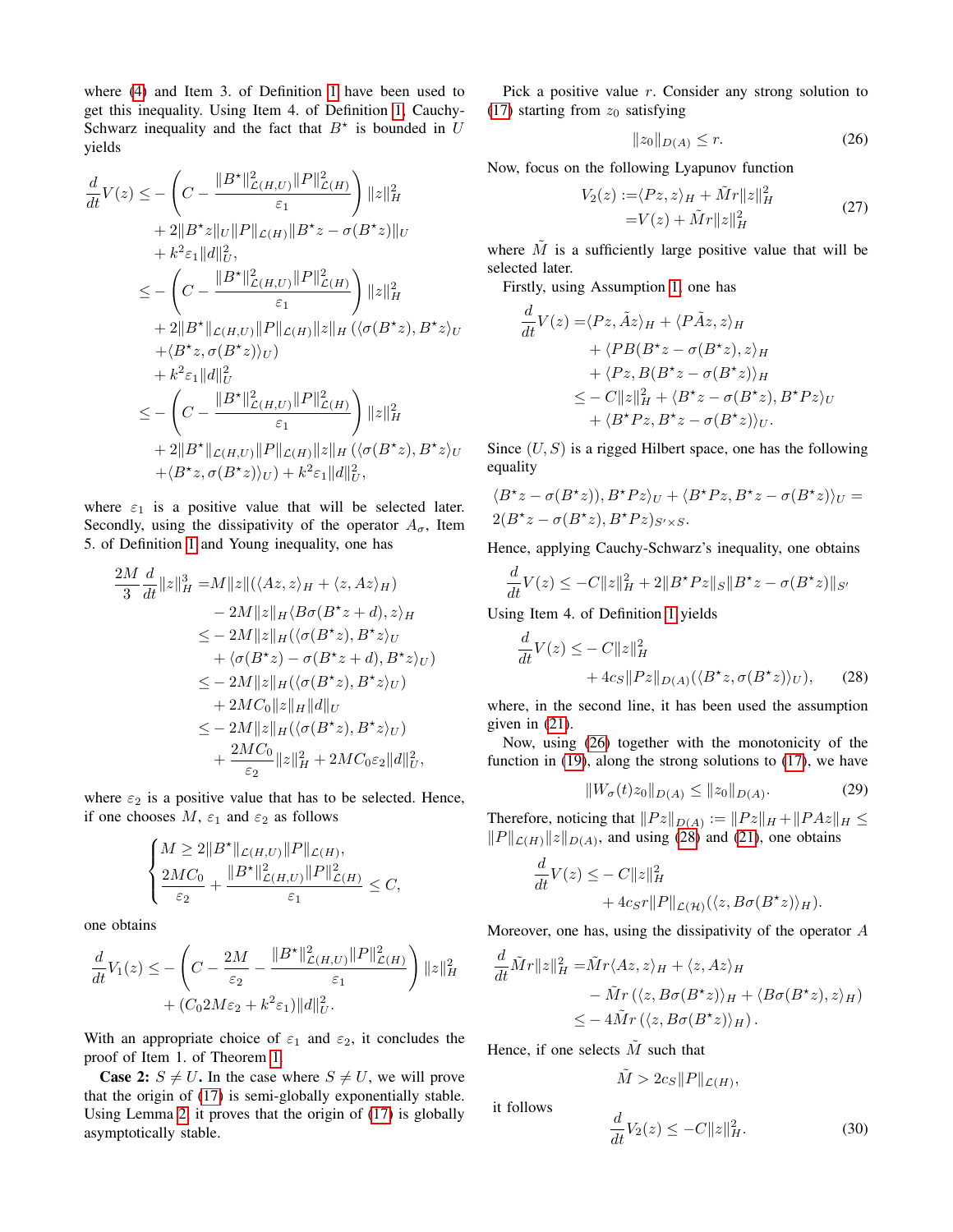Note that, from (27), we have, for all  $z \in H$ ,

$$
\tilde{M}r||z||_H^2 \le V_2(z) \le (||P||_{\mathcal{L}(H)} + \tilde{M}r)||z||_H^2 \qquad (31)
$$

It yields

$$
\frac{d}{dt}V_2(z) \le -\frac{C}{\|P\|_{\mathcal{L}(H)} + \tilde{M}r}V_2(z) \tag{32}
$$

Applying Grönwall's inequality, one obtains

$$
V_2(W_{\sigma}(t)z_0) \le e^{-\mu t}V_2(z_0), \quad \forall t \ge 0,
$$
\n(33)

where  $\mu := \frac{C}{\|P\|_{\mathcal{L}(H)} + \tilde{M}r}$ . Therefore, using (31) yields

$$
||W_{\sigma}(t)z_{0}||_{H}^{2} \le \frac{||P||_{\mathcal{L}(H)} + \tilde{M}r}{\tilde{M}r}e^{-\mu t}||z_{0}||_{H}^{2}.
$$
 (34)

Hence, the origin of (17) is semi-globally exponentially stable for any strong solution to (17). It yields that the origin is globally asymptotically stable from Lemma 2. Moreover, using Lemma 1, the origin of (17) is globally asymptotically for any weak solution to (17). Therefore, this concludes the proof of Item 2. of Theorem 1.  $\Box$ 

#### IV. EXAMPLE: A KORTEWEG-DE VRIES EQUATION

#### *A. Applying Theorem 1*

The Korteweg-de Vries equation (for short KdV) describes long waves in water of relatively shallow depth. It has been deeply studied in recent decades (see e.g., [2] for a nice introduction to the KdV equation in the context of the control).

The linearized version of the controlled KdV equation can be written as follows

$$
\begin{cases}\nz_t + z_x + z_{xxx} = u, & (t, x) \in \mathbb{R}_{\geq 0} \times [0, L], \\
z(t, 0) = z(t, L) = 0, & t \in \mathbb{R}_{\geq 0} \\
z_x(t, L) = 0, & t \in \mathbb{R}_{\geq 0} \\
z(0, x) = z_0(x), & x \in [0, L].\n\end{cases}
$$
\n(35)

Given

$$
H = U = L2(0, L),
$$
  
 
$$
D(A) := \{ z \in H3(0, L) | z(0) = z(L) = z'(L) = 0 \},
$$

one can describe (35) as an abstract control system with the following operators

$$
A: z \in D(A) \subset H \mapsto -z' - z''' \in H, B = I_H, \quad (36)
$$

where  $I_H$  denotes the identity operator for  $H$ . A simple computation shows that

$$
\langle Az, z \rangle_H \le 0, \ \langle A^\star z, z \rangle_H \le 0.
$$

These inequalities together with the fact that  $A$  is a closed operator allow us to apply the Lümer-Phillips theorem. Therefore, A generates a strongly continuous semigroup of contractions.

If one sets  $u = -B^*z = -z$ , then Assumption 1 holds. Indeed, the associated Lyapunov function is

$$
V(z) = \frac{1}{2} ||z|_H^2.
$$
 (37)

Its derivative along the solutions to (35) satisfies

$$
\frac{d}{dt}V(z) \le -V(z). \tag{38}
$$

Therefore, the operator  $P$  given by (4) reduces to the identity. Now, focus on the case where the control is saturated and where  $S \neq U$ . Let  $S = L^{\infty}(0, L)$  and  $\sigma$  be given by (13). In [12], the following lemma has been proved

Lemma 3. *[[12], Lemma 4.] There exists a positive value*  $\Delta$  *such that, for all*  $z \in D(A)$ *,* 

$$
||z||_{H_0^1(0,L)} \le \Delta ||z||_{D(A)}.
$$
\n(39)

Using the above mentionned result together with the fact that the space  $H_0^1(0,L)$  is continuously embedded in  $L^{\infty}(0, L)$ , one obtains that

$$
||z||_S \le \Delta ||z||_{D(A)}.
$$
 (40)

Since  $B^* = I_H$ , one has

$$
||B^*z||_S \le \Delta ||z||_{D(A)}.
$$
 (41)

Therefore, (21) holds for the linear Korteweg-de Vries equation (35).

Finally, since all the properties needed to apply Theorem 1 hold, this proves that the origin of

$$
\begin{cases}\nz_t + z_x + z_{xxx} = -\mathfrak{sat}_{L^{\infty}(0,L)}(z), \ (t, x) \in \mathbb{R}_{\geq 0} \times [0, L], \\
z(t, 0) = z(t, L) = 0, \quad t \in \mathbb{R}_{\geq 0} \\
z_x(t, L) = 0, \quad t \in \mathbb{R}_{\geq 0} \\
z(0, x) = z_0(x), \quad x \in [0, L],\n\end{cases}
$$
\n(42)

is globally asymptotically stable.

#### *B. Numerical simulations*

Let us discretize the PDE (43) by means of finite difference method (see e.g. [15] for an introduction on the numerical scheme of a generalized Korteweg-de Vries equation). The time and the space steps are chosen such that the stability condition of the numerical scheme is satisfied.

By applying Theorem 1 Case 2, we know that the origin of (43) is globally asymptotically stable. A natural question is to inspect if Case 1 applies, that is, if

$$
\begin{cases}\nz_t + z_x + z_{xxx} = -\mathfrak{sat}_{L^\infty(0,L)}(z+d), \ (t,x) \in \mathbb{R}_{\geq 0} \times [0,L], \\
z(t,0) = z(t,L) = 0, \quad t \in \mathbb{R}_{\geq 0} \\
z_x(t,L) = 0, \quad t \in \mathbb{R}_{\geq 0} \\
z(0,x) = z_0(x), \quad x \in [0,L],\n\end{cases}
$$
\n(43)

is ISS with respect to  $d$ . To check that on numerical simulations, we choose  $L = 2\pi$ ,  $T = 9$ ,  $z_0(x) = (1 - \cos(x))$  for all  $x \in [0, 2\pi]$  and  $d(t) = 0.05 \cos(t)$ . Let us numerically compute the corresponding solution to (43).

Figure 1 (top) gives the time-evolution of this solution to (43), where the convergence property could be checked. Since the disturbance is bounded, one can check that the solution is also, which is one of the property of ISS. Figure 1 illustrates the Lyapunov function  $||z||_{L^2(0,L)}^2$  with respect